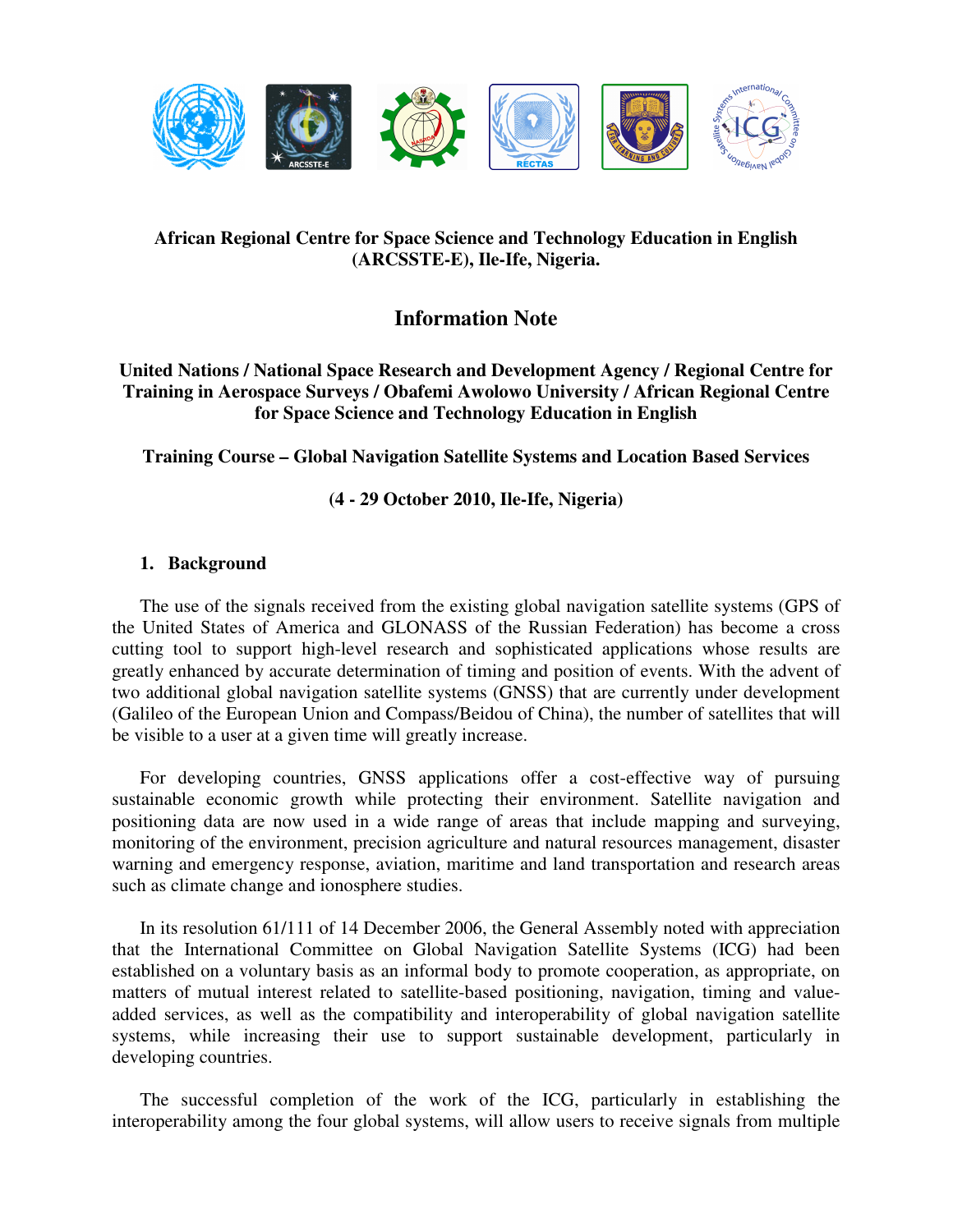systems of satellites. This will provide additional data and greater accuracy in timing or position measurements. To benefit from these achievements, developing countries need to stay abreast of the latest developments in GNSS-related areas and build the capacity to use the GNSS signal.

From 2001, the United Nations Office for Outer Space Affairs has organized a series of regional workshops and international meetings to promote the use of GNSS. These workshops and meetings presented the status of existing and future GNSS systems and their augmentations as well as examples of GNSS applications that support sustainable development and protect the environment. In 2008 and 2009, the Office for Outer Space Affairs has supported training courses on GNSS that have been held at the regional Centre for Space Science and Technology Education for Asia and the Pacific (CSSTEAP), the Africa Regional Centre for Space Science and Technology Education in French language (CRASTE-LF) and the Regional Centre for Space Science and Technology Education for Latin America and the Caribbean (CRECTEALC).

The courses are part of the work that the Office is conducting to develop an in-depth GNSS curriculum that can be introduced at all the Regional Centres and other institutions of higherlevel education. As a further step in this process, the United Nations Office for Outer Space Affairs and the African Regional Centre for Space Science and Technology Education in English (ARCSSTE-E) will jointly organize a training course on GNSS in collaboration with the Regional Centre for Training in Aerospace Surveys (RECTAS) and Obafemi Awolowo University (OAU) Ile-Ife. The Training Course is co-sponsored by the United States of America through the ICG.

The "UN/ARCSSTE-E/RECTAS/OAU Training Course – "Global Navigation Satellite Systems and Location Based Services" will be held from 4 to 29 October 2010, at the African Regional Centre for Space Science and Technology Education in English (ARCSSTE-E). The Training Course will benefit from and build upon the experiences of the previous courses on GNSS that have been supported by the Office. The Course will aim at establishing or strengthening networks in the region for the exchange of information.

#### **2. Objectives**

The objectives of this Course are: (i) to present updates on the status and plans for future developments in GPS, GLONASS, Galileo and Compass/Beidou; (ii) present GNSS technology and its use in establishing geographical reference systems, transportation and communications, aviation, surveying, mapping and Earth science, management of natural resources, precision agriculture, the environment and disasters; (iii) to provide a "hands on" experience in the use of off-the-shelf software to use the GNSS signal in specific application and (iv) strengthen regional information and data exchange networks on the use of GNSS technology.

#### **3. Venue of the Course and Accommodation**

The Course will be organized at the ARCSSTE-E building which is located on OAU Campus. Participants from other countries will be accommodated at the hostel complex of ARCSSTE-E.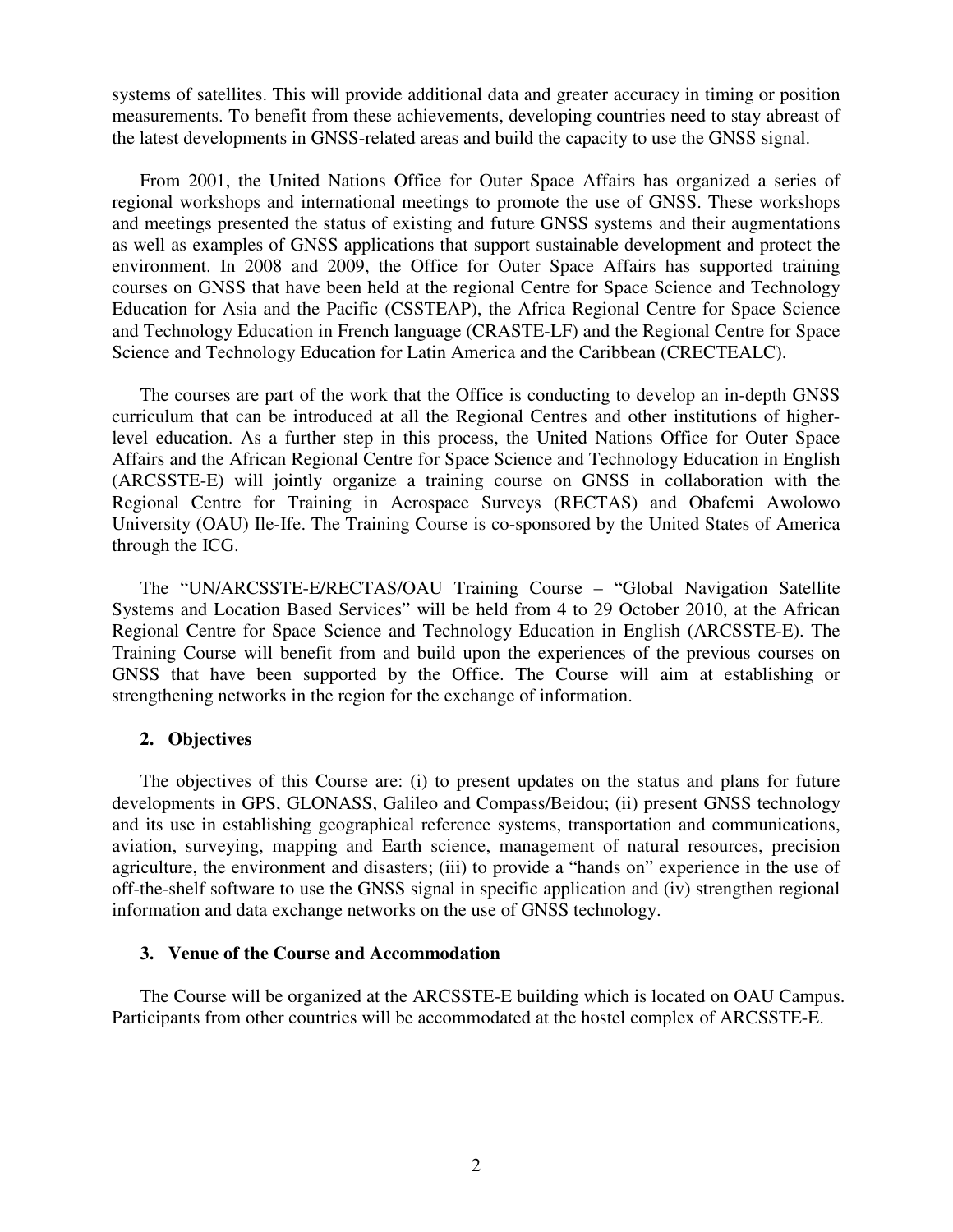## **4. Programme of the Course**

The programme will include lecture sessions during which the participants will be informed on the status and projected developments of the four global GNSS. Other presentation will demonstrate selected applications of the GNSS signal in diverse fields. Thus, the programme will include:

- o Update on global satellite-based navigation systems in operation and under development (GPS, GLONASS, GALILEO, Compass/Beidou);
- o Thematic Presentations include the following:
	- Agriculture and food security
	- Transport and communications;
	- Surveying, mapping and Earth science;
	- Protection of the environment;
	- Management of natural resources,
	- Disaster management;
- o Hands-on training in the use of off-the-shelf software packages for selected applications.
- o Regional cooperation in the use of GNSS applications

## **5. Target Participants**

The course is being planned for a total of 25 participants from English speaking African Countries. Participants should be from anglophone African countries and should have a solid scientific background in a relevant discipline and at least five years professional experience in the use and application of space technologies. These individuals will include practitioners and policymakers, as well as experts from the following groups: international, regional, national and local institutions, research and academic institutions, multi-lateral and bilateral development agencies, non-governmental organizations, and private industry. The training course is aimed at professionals with an appreciable level of responsibility for the planning and provision of valueadded services that use navigation satellites.

#### **6. Requirements to Participate**

Some participants should already be using, or be able to integrate the use of the signal for GNSS, in their work. Other participants should be in academic positions through which they might include the use of GNSS as a tool in their course work. Still other participants should be in positions to strengthen the use of GNSS by the private sector. Participants should have received university degrees in physics, electrical engineering, computer science, mathematics or in other related scientific or technical fields.

## **7. Language of the Course**

The lectures of the course will be offered in English. The reference materials and software to be used in the hands-on exercises will be in English, it is highly recommended that applicants to the course be fluent in the English language.